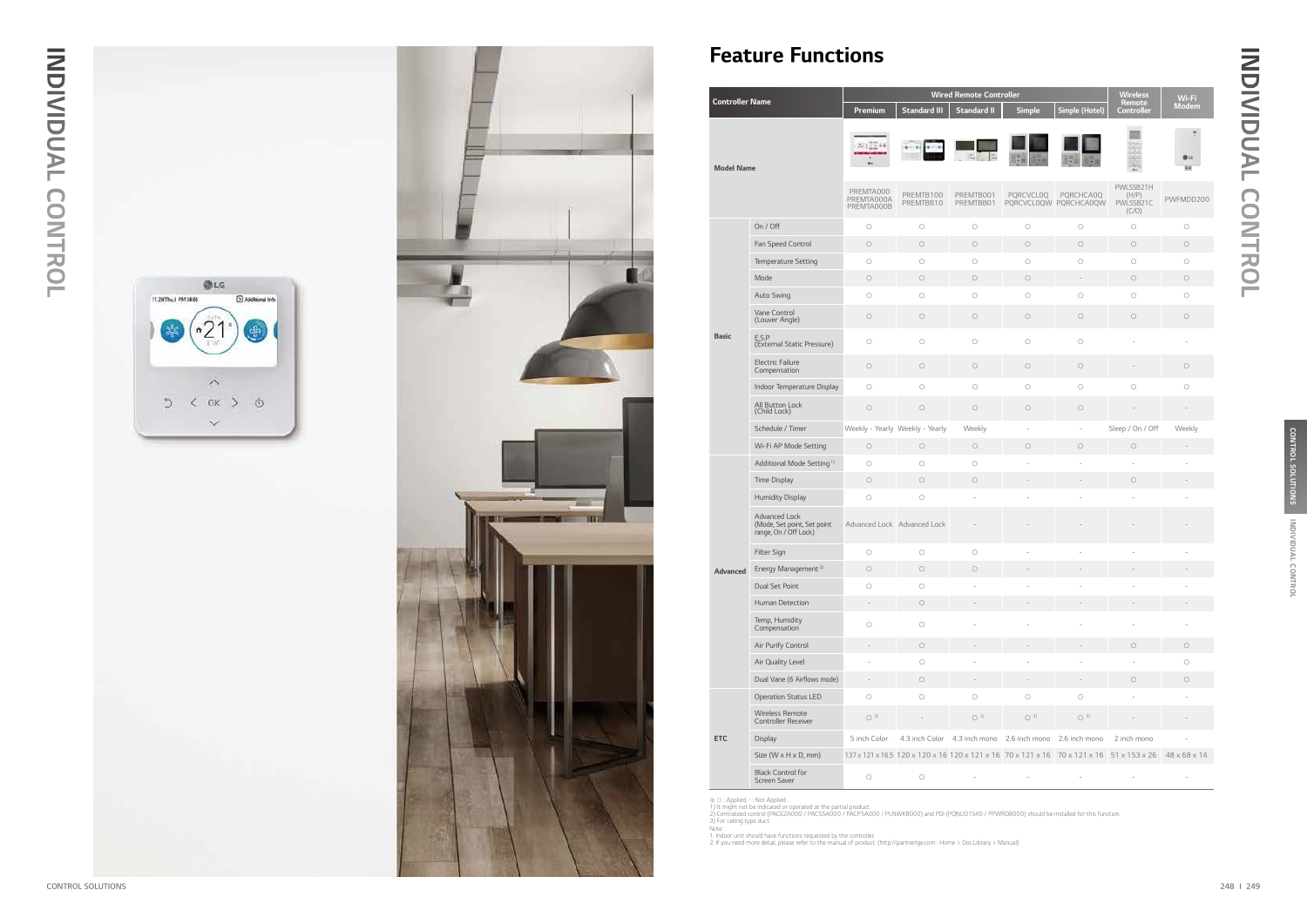



Comfort Level **Energy Contents** 



Error History

# Standard III Wired Remote Controller

| ∩                                                          |
|------------------------------------------------------------|
| ∩                                                          |
| Cool / Heat / Dry / Fan / Auto                             |
| Robot Cleaning / Heater / Humidification / Comfort Cooling |
| ∩                                                          |
| ∩                                                          |
| $\bigcap$                                                  |
| ep / On & Off timer / Weekly / Yearly / Holiday            |
|                                                            |

| ×<br>۰. |  |
|---------|--|



- CO<sub>2</sub> level monitoring (For ERV) - Air quality level monitoring - Air purify control

- 4.3 inch color LCD / Intuitive GUI - Seamless design / Touch button - Humidity sensor embedded

# Design **Comfort & Air Purification** Energy Contents Advanced Functions

# INDIVIDUAL CONTROL INDIVIDUAL CONTROL



- Comfort cooling setting - Smart Load Control setting
- Outdoor unit low noise setting - Defrost noise setting
- ODU capacity control
- Schedule functions



- Time limit control

| <b>MODEL NAME</b>                              | PREMTB100 / PREMTBB10                                                                                                                                                 |
|------------------------------------------------|-----------------------------------------------------------------------------------------------------------------------------------------------------------------------|
| On / Off                                       | $\bigcirc$                                                                                                                                                            |
| Fan Speed Control                              | $\bigcirc$                                                                                                                                                            |
| <b>Temperature Setting</b>                     | $\bigcirc$                                                                                                                                                            |
| Mode                                           | Cool / Heat / Dry / Fan / Auto                                                                                                                                        |
| Additional Mode Setting <sup>1)</sup>          | Energy-Saving Cooling / Robot Cleaning / Heater / Humidification / Comfort Cooling                                                                                    |
| <b>Auto Swing</b>                              | $\circ$                                                                                                                                                               |
| Vane Control (Louver direction)                | $\circ$                                                                                                                                                               |
| E.S.P (External Static Pressure) <sup>2)</sup> | $\bigcirc$                                                                                                                                                            |
| Reservation                                    | Simple / Sleep / On & Off timer / Weekly / Yearly / Holiday                                                                                                           |
| <b>Time Display</b>                            | $\circ$                                                                                                                                                               |
| <b>Electric Failure Compensation</b>           | $\bigcirc$                                                                                                                                                            |
| Lock                                           | All / On & Off / Mode / Set temperature range                                                                                                                         |
| <b>Filter Sign</b>                             | ○ (Remain time + Alarm)                                                                                                                                               |
| <b>Energy Management</b>                       | Check Energy Usage <sup>3)</sup> / Check Operation Time / Target Setting (Energy, Operation Time) /<br>Time Limit Operation / Alarm Popup / Initialization Usage Data |
| <b>Operation Status LED</b>                    | $\bigcirc$                                                                                                                                                            |
| Air Purify Control <sup>4)</sup>               | $\bigcirc$                                                                                                                                                            |
| Air Quality Level <sup>4)</sup>                | $\circ$                                                                                                                                                               |
| <b>Indoor Temperature Display</b>              | $\circ$                                                                                                                                                               |
| <b>Indoor Humidity Display</b>                 | $\bigcirc$                                                                                                                                                            |
| <b>Human Detection</b>                         | $\bigcirc$                                                                                                                                                            |
| <b>Display</b>                                 | 4.3 inch TFT color LCD (480 x 272)                                                                                                                                    |
| Size (W x H x D, mm)                           | 120 x 120 x 16                                                                                                                                                        |
| <b>Black Light for Screen Saver</b>            | $\circ$                                                                                                                                                               |
| Home Leave                                     | 2 set points control                                                                                                                                                  |

※ O : Applied, - : Not Applied<br>1) The function is available in some product. (Refer to the product data Book).<br>2) This function is available for duct type.<br>3) This function is available for indoor units that provide corre

Note :<br>1. Indoor unit needs to have functions requested by the controller.<br>2. 2 set points control works normally with MULTI V Heat Recovery and Single Split Heat Pump. But in case of MULTI V Heat Pump, It may not work pro









Energy Management

Interlocking

4.3 inch colored screen with modern design.

# PREMTB100 (White) / PREMTBB10 (Black)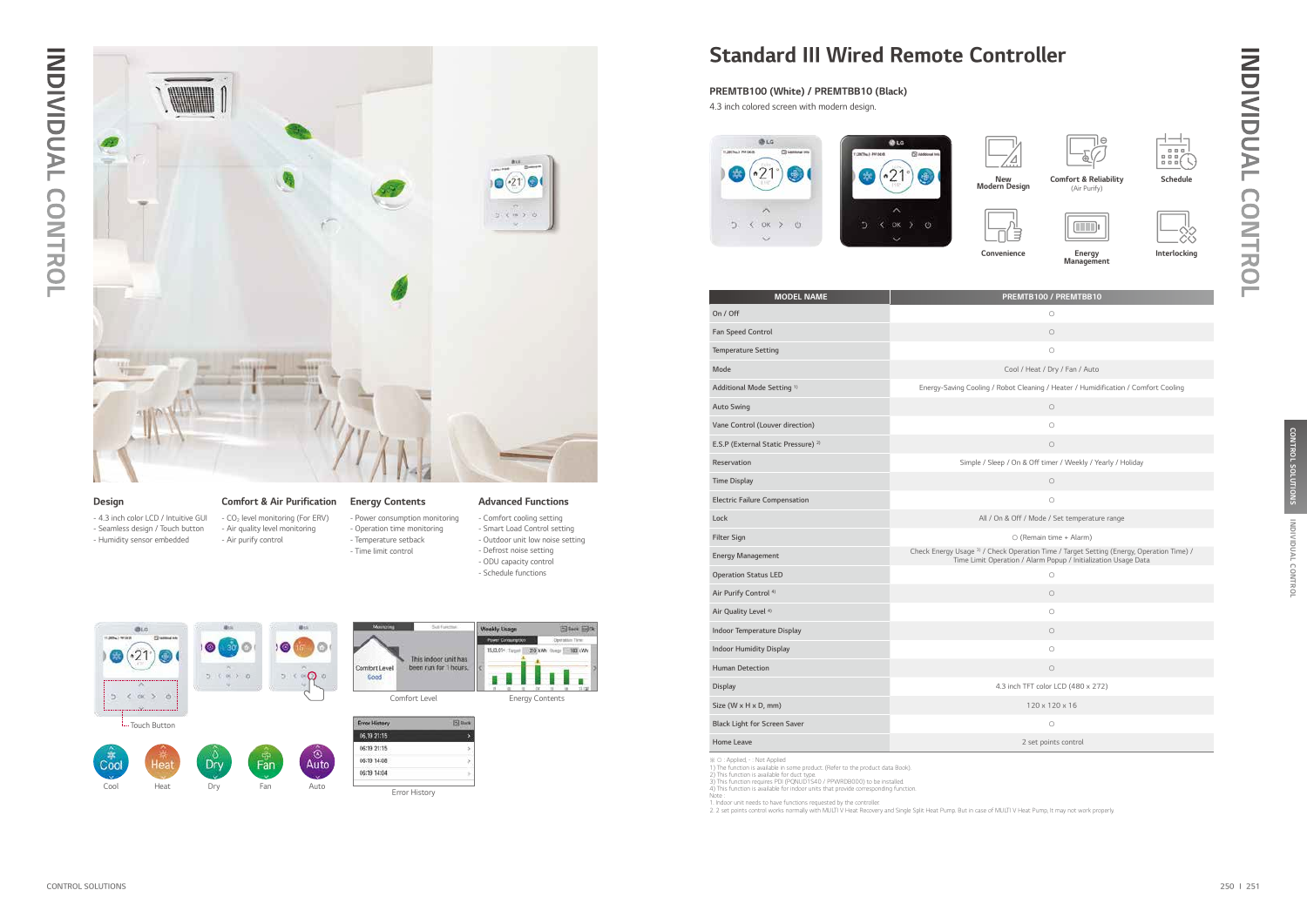# Air Quality Level Display

# Easy check for indoor air quality

· PM10 / PM2.5 / PM1.0 · Status / Monitoring

## Auto changeover for convenience

- Indoor unit will keep the indoor temperature within the range of dual set point by automatically switching the unit operation.

## Setback for energy savings and comfort

- In the user's absence, the room temperature will remain between two set points rather than switching off, providing quick comfort when the mode is changed to 'occupied'.

Note : Display color may change depending on the region / country. This function is available for indoor units that provide corresponding function. \* PM (Particulate matter)

- PM10 : Coarse Particulate matter / PM2.5 : Fine Particulate matter / PM1.0 : Ultra Fine Particulate matter

- PM designated as a carcinogen as like an asbestos, widely known as carcinogen. If the dust diameter is under 10 micrometers, it is PM10. And under 2.5 micrometers, it's PM2.5.

# **INDIVIDUAL CONTROL** INDIVIDUAL CONTROL

| ception Day        | 5 Back [OK] Ok |  |
|--------------------|----------------|--|
| +Add exception day |                |  |
| 18.05.21           |                |  |
| 19.05.21           |                |  |
| 20.05.21           |                |  |
| 21.05.21           |                |  |



# Environment Display

# Dual Set Point

# Displaying environment information for the more user comfort

Temperature / Humidity / Comfort level /  $CO<sub>2</sub>$  concentration





※ This function is for Heat Recovery system or Single heat pump. Otherwise it is not guaranteed.

# Energy Savings

# Energy Management **Energy Management Time Limit Control**

Instantaneous Power Check Energy Usage Target Setting

※ PDI (PQNUD1S40 / PPWRDB000) is required.



- Energy Monitoring & Alarm

 Real-time and day / week / month / year energy usage monitoring is possible. In addition, it can set target for energy usage and operation time, and alarm will be displayed when exceeded.

- Monitoring the unit's continuous running time.

And prevent the wasting energy by turning the unit off automatically.



# External Equipment Control Customized Interlocking Control

User can control the external equipment through additional contact signal output.



User can create a automatic control pattern. For example, turning the temperature drops below or rises above a certain temperature.

# External Device On / Off

# Schedule Function

## Simple Schedule Status **Exception Day Settings**

Standard III remote controller provides clock type daily schedule. Possible to set up exceptional date on regular schedule.





Ex

# Standard III Wired Remote Controller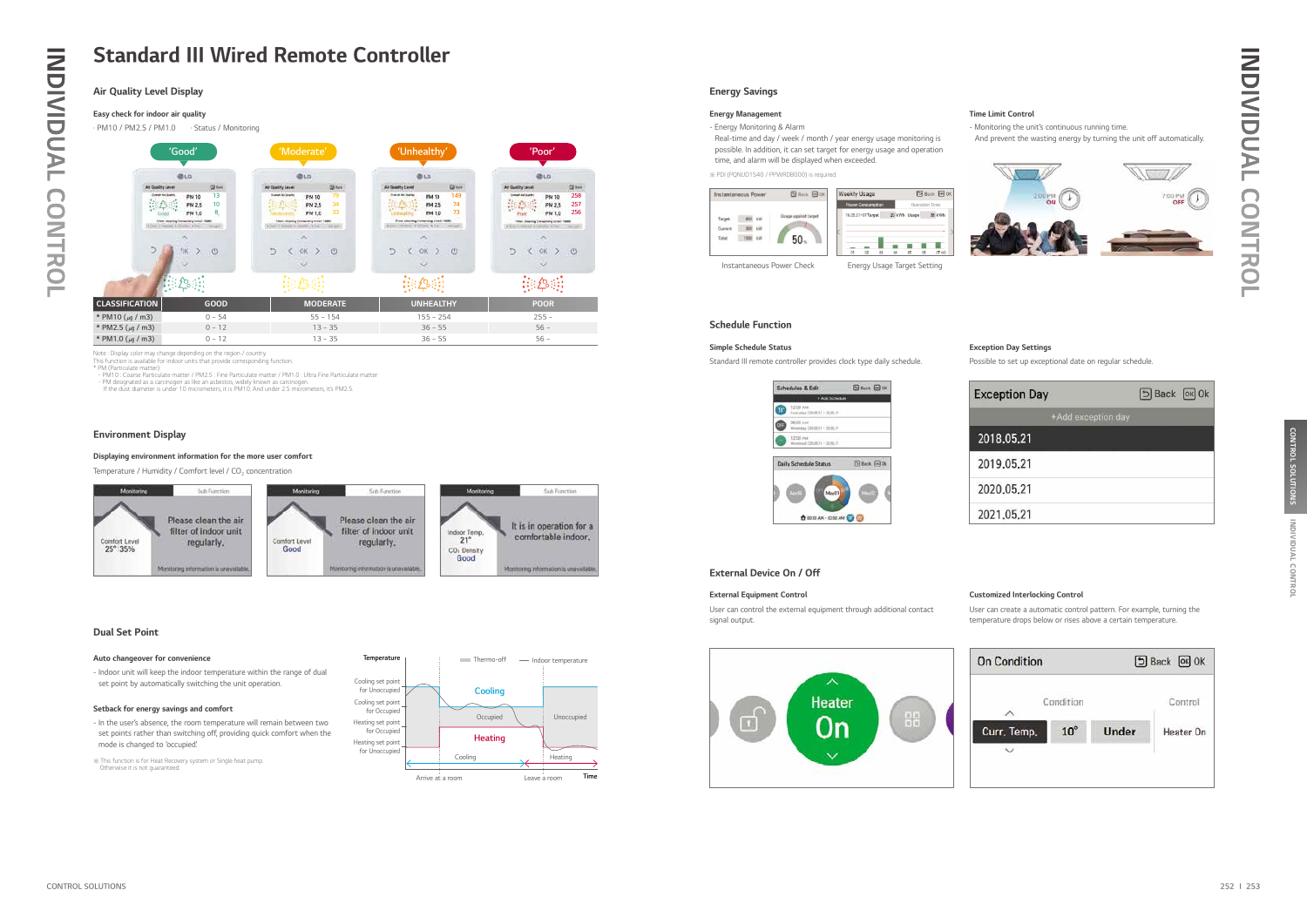# Easy Energy Management

- Check the operation hour or electricity usage
- Comparison of usage by year
- Set the target usage and time



# Easy Scheduling

- Daily, Weekly, Yearly schedule function
- Schedule pattern setting
- Schedule copy



# Dual Set Point

- Auto changeover switching the operation mode automatically - Setback (Leave Home) Changing status by occupied / unoccupied

\* This function is only for Heat Recovery system and Single heat pump. Very substitution is only per

# Group Control

- Max. 16 Indoor units by one remote controller



| Indoor Terro           |   |                                |                                                                     | Rock               |                 | <b>Coeration Mode</b> |            |           |
|------------------------|---|--------------------------------|---------------------------------------------------------------------|--------------------|-----------------|-----------------------|------------|-----------|
| $25.0$ <sup>c</sup>    |   | COOL(T)<br>FAN<br>18.0<br>HIGH | Air flow<br>Mode.<br>ź.                                             | *<br>Cool          | Δ<br>Dry        | 焱<br>PALIST           | 89<br>Auto | \$<br>Fat |
| ъ<br>field.<br>Vann.1  | G | Ô<br>Vane Angle (Ub/Down)      | ۰<br>Ao.<br>20000000<br>flees)<br><b><i><u>PETRESS</u></i></b><br>۸ | Fact.<br><b>UP</b> | <b>AAAAAAAA</b> | Elevation Grill       |            |           |
| <b>Carrie 2</b><br>All | š |                                | <b>HETWEEN</b>                                                      | <b>Stop</b>        |                 |                       |            |           |
|                        |   |                                |                                                                     | Down               |                 |                       |            |           |

| <b>MODEL NAME</b>                              | PREMTA000 / PREMTA000A / PREMTA000B                                                                                                                        |
|------------------------------------------------|------------------------------------------------------------------------------------------------------------------------------------------------------------|
| On / Off                                       | $\circ$                                                                                                                                                    |
| <b>Fan Speed Control</b>                       | $\circ$                                                                                                                                                    |
| <b>Temperature Setting</b>                     | $\circ$                                                                                                                                                    |
| Mode                                           | Cool / Heat / Dry / Fan / Auto                                                                                                                             |
| Additional Mode Setting <sup>1)</sup>          | Energy-Saving Cooling / Robot Cleaning / Heater / Humidification                                                                                           |
| <b>Auto Swing</b>                              | $\circ$                                                                                                                                                    |
| Vane Control (Louver direction)                | $\circ$                                                                                                                                                    |
| E.S.P (External Static Pressure) <sup>2)</sup> | $\circ$                                                                                                                                                    |
| Reservation                                    | Simple / Sleep / On / Off / Weekly / Yearly / Holiday                                                                                                      |
| <b>Time Display</b>                            | $\bigcirc$                                                                                                                                                 |
| <b>Electric Failure Compensation</b>           | $\circ$                                                                                                                                                    |
| Child Lock                                     | $\circ$                                                                                                                                                    |
| <b>Filter Sign</b>                             | O (Remain time + Alarm)                                                                                                                                    |
| <b>Energy Management</b>                       | Check Energy Usage 3) / Check Operation Time / Target Setting (Energy, Operation Time) /<br>Time Limit Operation / Alarm Popup / Initialization Usage Data |
| <b>Operation Status LED</b>                    | O                                                                                                                                                          |
| Indoor Temperature Display                     | $\circ$                                                                                                                                                    |
| Wireless Remote Controller Receiver            | O <sup>4</sup>                                                                                                                                             |
| <b>Display</b>                                 | 5 inch TFT color LCD (480 x 272)                                                                                                                           |
| Size (W $\times$ H $\times$ D, mm)             | 137 x 121 x 16.5                                                                                                                                           |
| <b>Black Light for Screen Saver</b>            | $\circ$                                                                                                                                                    |
| <b>Home Leave</b>                              | 2 set points control                                                                                                                                       |

※ O : Applied, - : Not Applied<br>1) It might not be indicated or operated at the partial product.<br>2) This function is available for duct type.<br>3) This function requires PDI (PQNUD1S40 / PPWRDB000) to be installed.<br>4) For ce

Note : 1. Indoor unit needs to have functions requested by the controller<br>2. 2 set points control works normally with MULT V Heat Recovery and Single Split Heat Pump. But in case of MULTI V Heat Pump, It may not work prope



5 inch full touch screen with a premium design.



# PREMTA000 1) / PREMTA000A 2) / PREMTA000B 3)

# Premium Wired Remote Controller



| laving      |                                                       | \$155.50 |
|-------------|-------------------------------------------------------|----------|
| $-12$       |                                                       |          |
| 1000000     | Monthly amount<br>compared to that of last<br>750 hr. |          |
| <b>THEM</b> |                                                       |          |

| $H = 10$ | Yearly Energy   |                |
|----------|-----------------|----------------|
| $-2615$  | Targot 4002 hr. | Usage 3008 hr. |
|          |                 |                |
|          |                 |                |
|          |                 |                |
| 1.11     |                 | 1 Adjust       |
| $-10$    | w               |                |